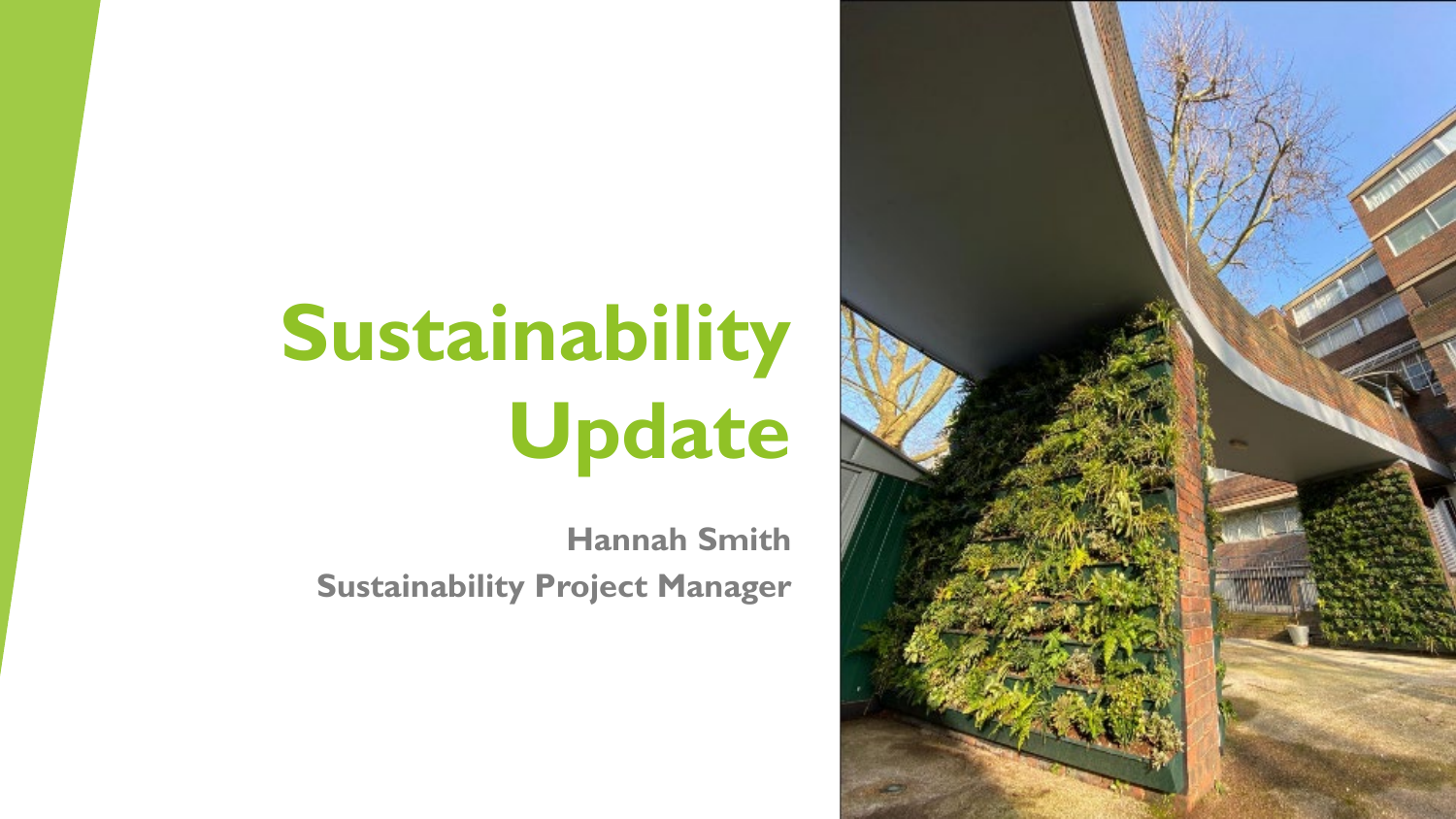#### **Future Neighbourhoods Fund bid**

**Our vision is for Notting Dale to become the UK's largest eco-neighbourhood, putting a green recovery at the heart of Grenfell recovery.** 

We will do this by:



Taking a fabric first approach to **decarbonising buildings**, and providing **clean, green, local energy** to move towards **net-zero by 2030**



**Improve air quality**, **health and wellbeing**, and grow **a network of "garden estates" and green corridors accessible for everyone**



**Co-design** with residents a strategy to ensure we deliver **a thriving local circular and green economy,** with **new jobs, skills and high levels of engagement**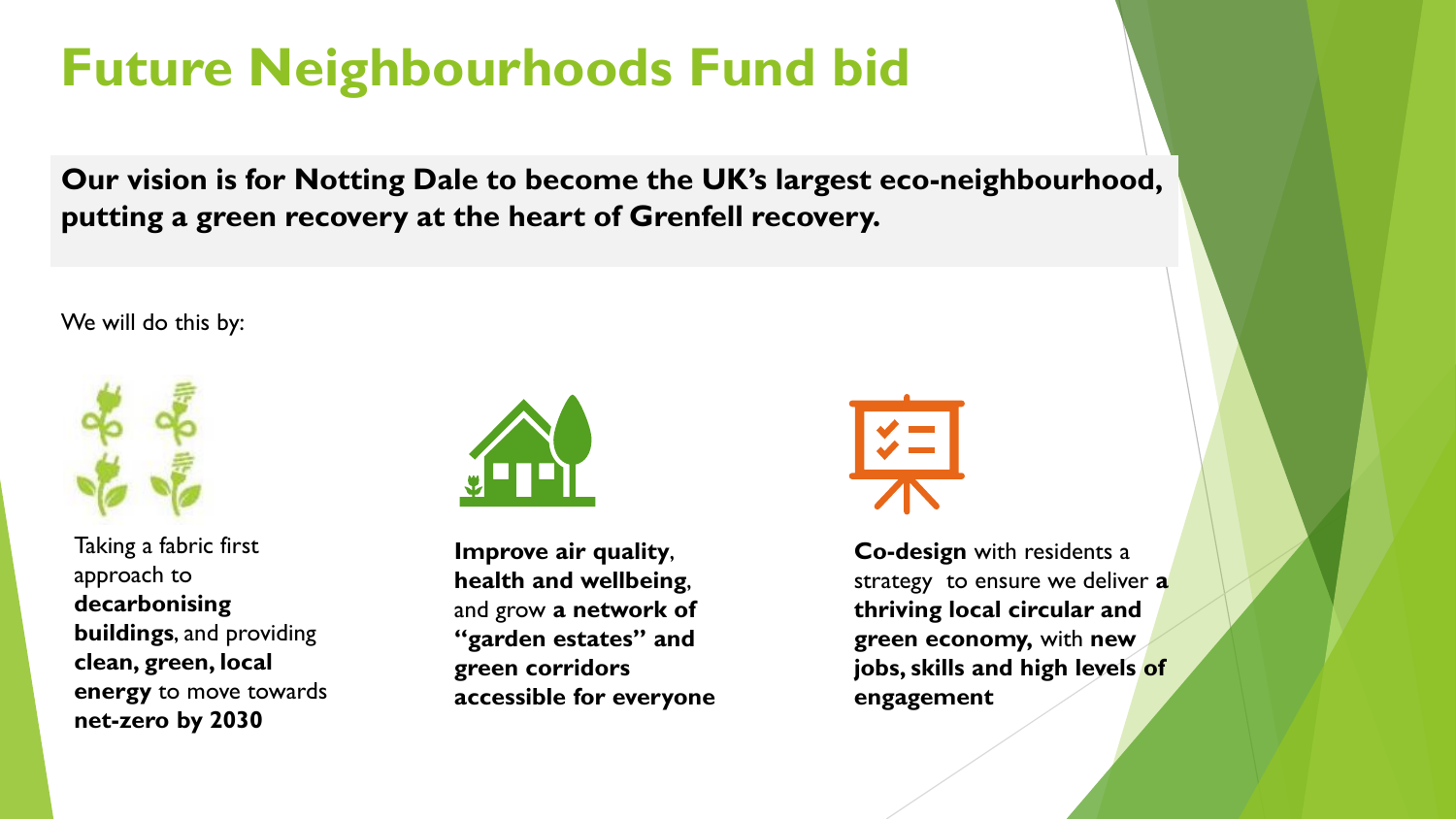### **New grant funding!**

| <b>Lancaster West projects</b>                                                                                                                                               |          |          | Total cost Grant Match funding |
|------------------------------------------------------------------------------------------------------------------------------------------------------------------------------|----------|----------|--------------------------------|
| Talbot Walk and Clarendon Walk Retrofit: - BioSolar roof                                                                                                                     | £445,000 | £75,000  | £370,000                       |
| Notting Dale Heat Network - pilot network and solar panels at Treadgold House                                                                                                | £340,000 | £160,000 | £180,000                       |
| Notting Dale Heat Network - monitoring for additional expansion                                                                                                              | £50,000  | £30,000  | £20,000                        |
| Notting Dale Heat Network - feasibility for District Eating project using waste heat                                                                                         | £13,000  | £10,000  | £3,000                         |
| Install ASHP at North Kensington Community Centre and transform it into an eco and<br>energy community hub (green utility clinics, fuel poverty and energy advice)           | £43,360  | £20,000  | £23,360                        |
| Verity Close Nature Garden community led SUDS and sensory planting                                                                                                           | £40,000  | £15,000  | £25,000                        |
| Treadgold House - SUDS, water harvesting, and rain garden                                                                                                                    | £30,000  | £20,000  | £10,000                        |
| Lower Clarendon Walk and St Marks Care Leaver Centre SUDS                                                                                                                    | £30,000  | £20,000  | £10,000                        |
| <b>Part LWNT</b>                                                                                                                                                             |          |          |                                |
| Green skills academy                                                                                                                                                         | £75,000  | £25,000  | £50,000                        |
| Energy advisor certified and circular economy training opportunities for residents and<br>contractors (with Repowering)                                                      | £8,360   | £7,360   | £1,000                         |
| Cycling Surgery, aimed specifically at BAME residents (Moroccan, Somali, Persian<br>heritage) using Dr Bike surgeries and repairs and subsidised access to bikes and helmets | £7,000   | £5,000   | £2,000                         |
| Electric vehicle charging points and Cycling storage/Bike Hangers in estate car parks<br>and on streets in Notting Dale                                                      | £75,000  | £55,000  | £20,000                        |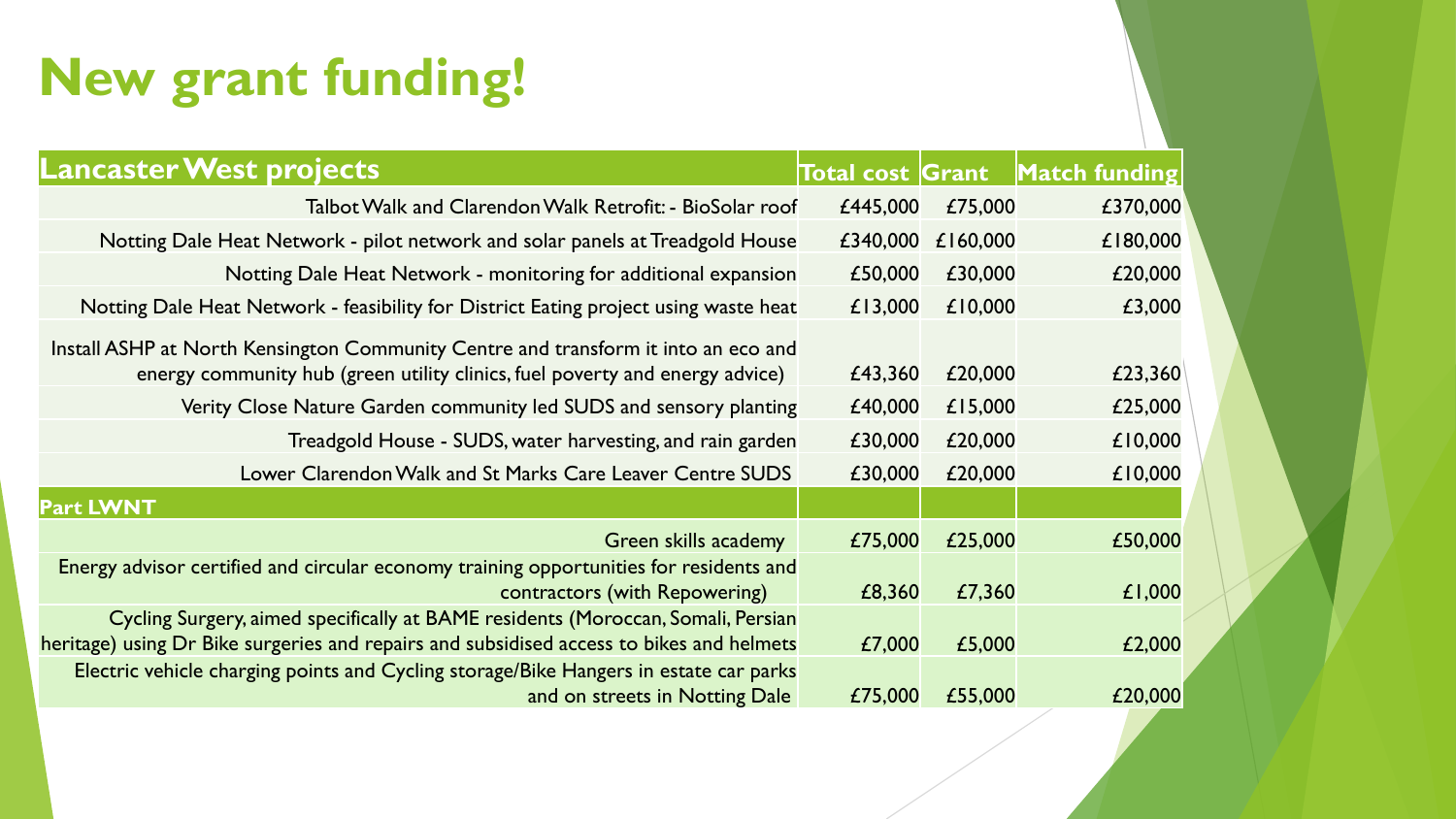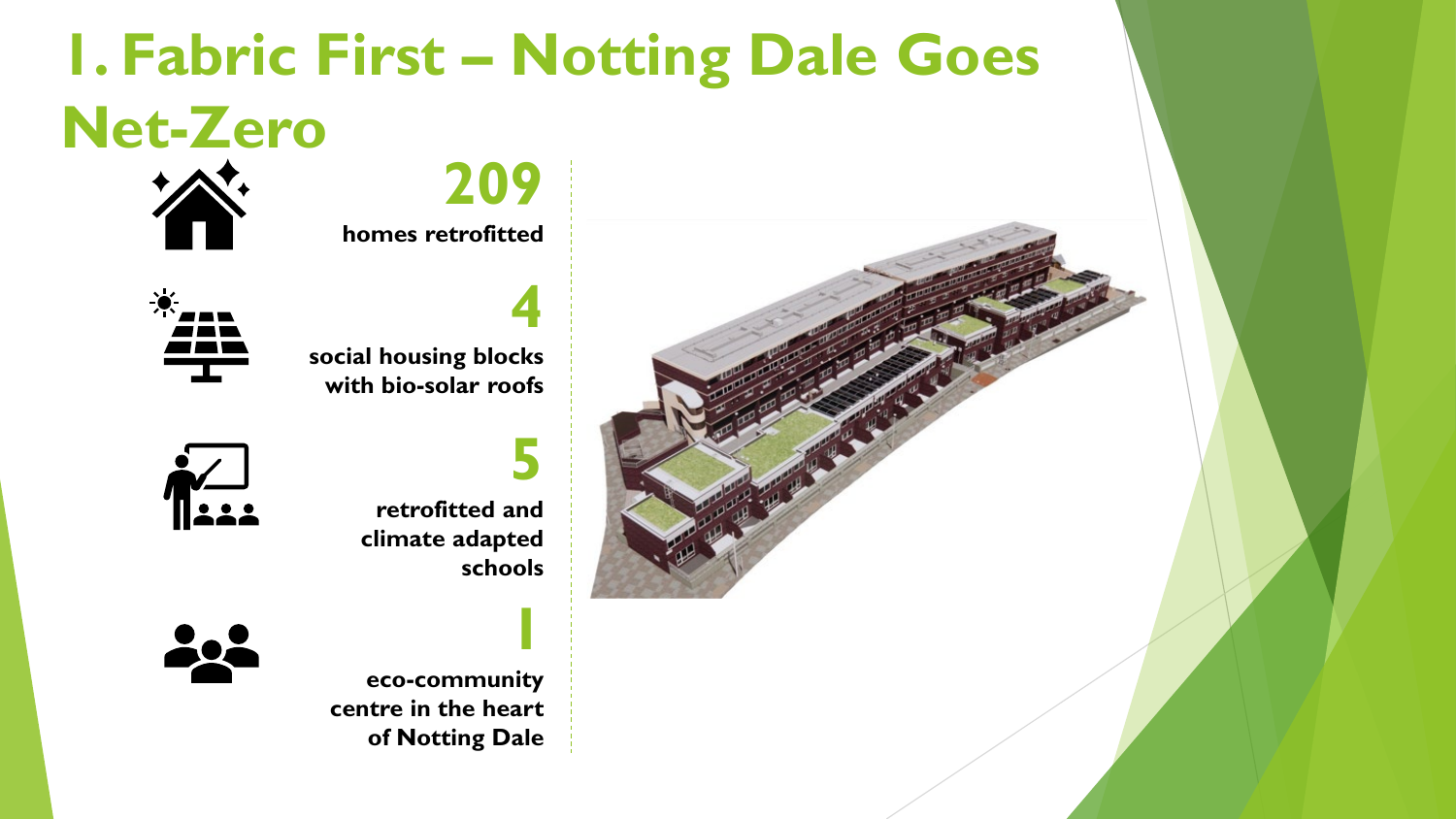# **2. Powering Up for the People: Generating Clean, Green Local Energy**

**47 gas boilers replaced with low carbon heating systems**

**38 homes connected to low carbon heat network**

**889**

**reduced**

**tonnes of CO2** 



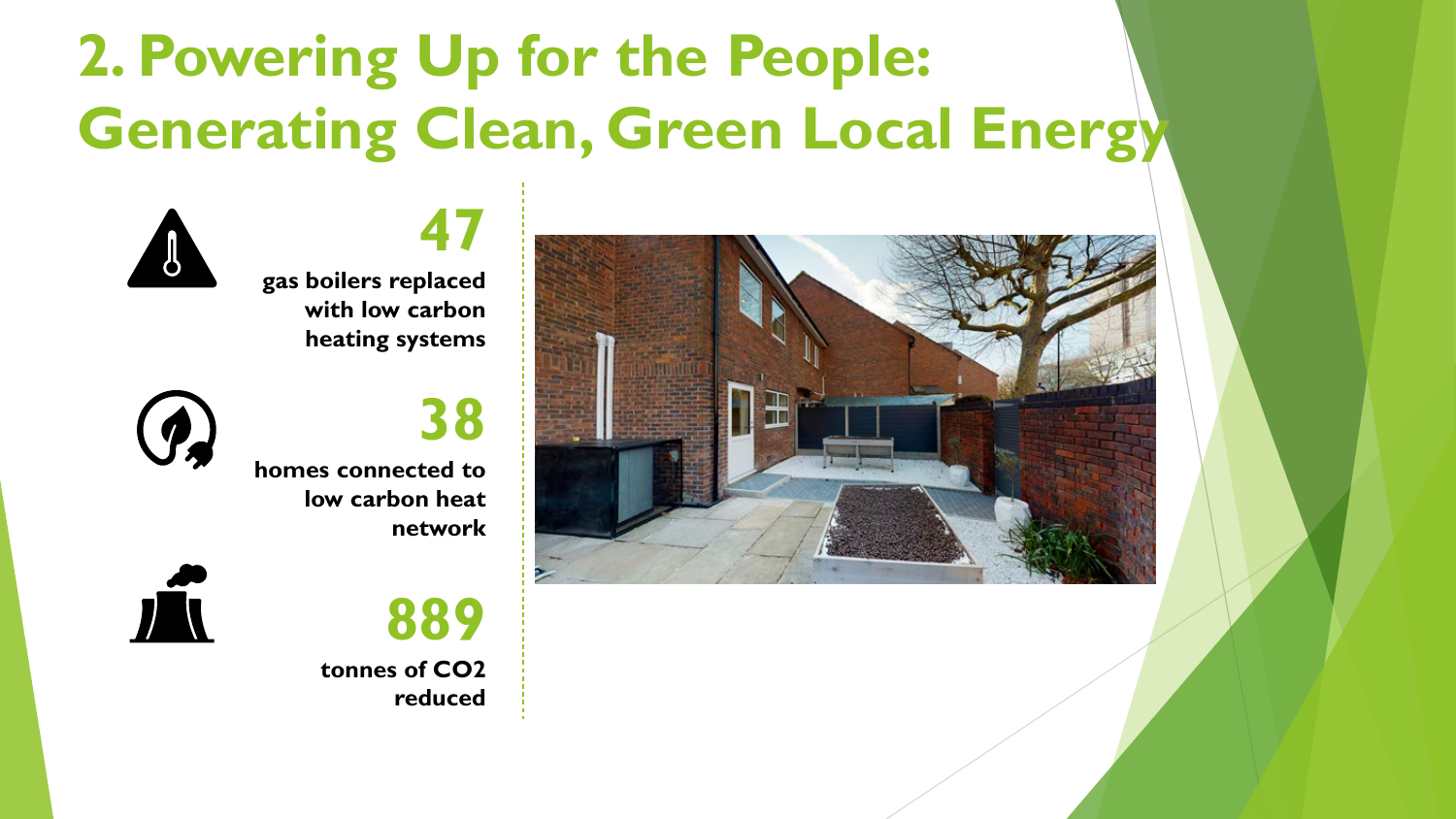# **3. Creating a Cleaner and Healthier Notting Dale**

**20% increase in journeys taken by foot or bike**



50

**45**

**new electric vehicle charge points**

**10%** 

**reduction in vehicle count at peak times**





**residents with reduced exposure to air pollution**

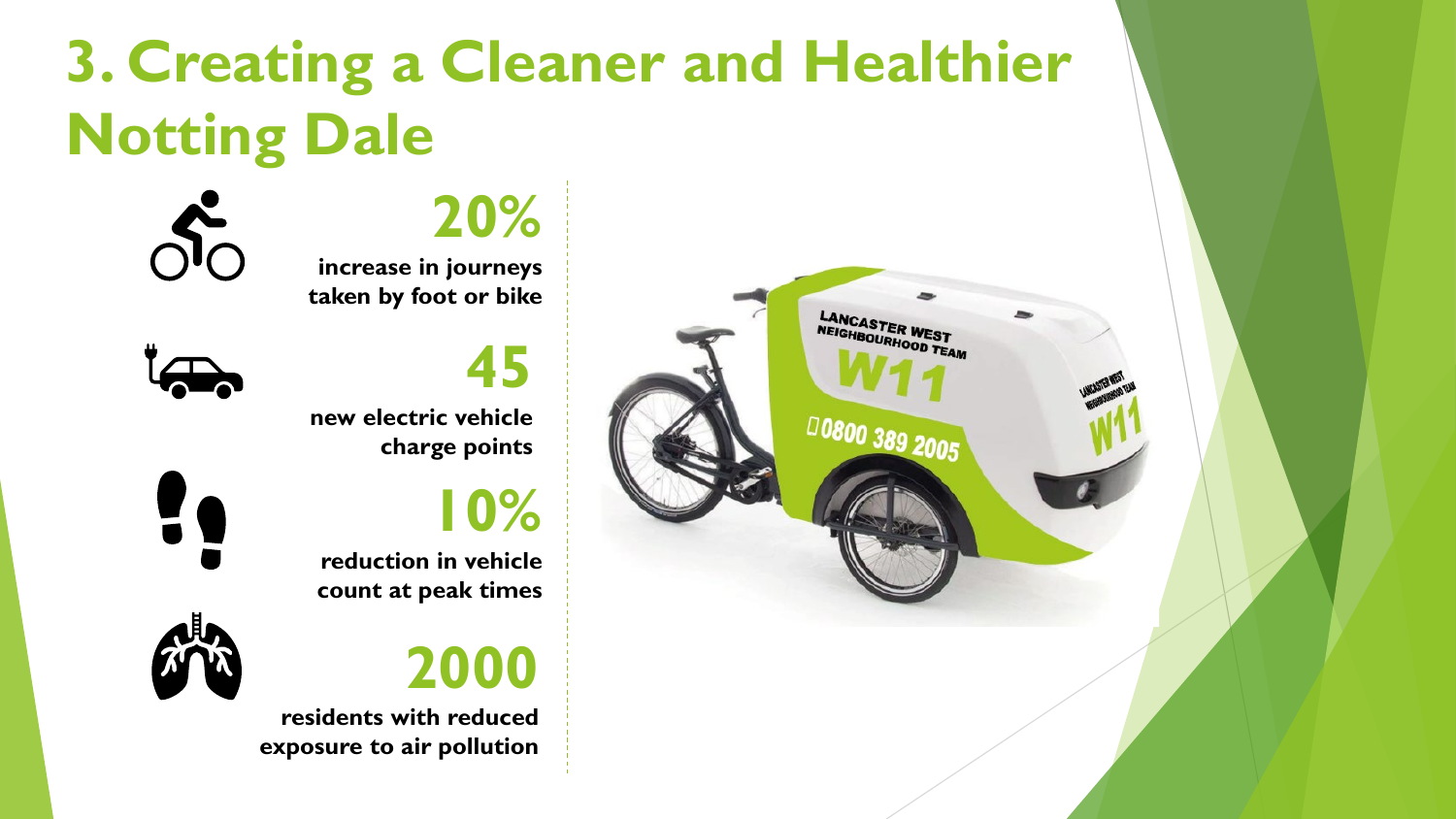# **4. Building a Notting Dale Nature Recovery Network**



#### **700m2 of priority habitat created**





**increase in community from underrepresented groups using green space for recreation**





**increase in areas draining to sustainable drainage systems**

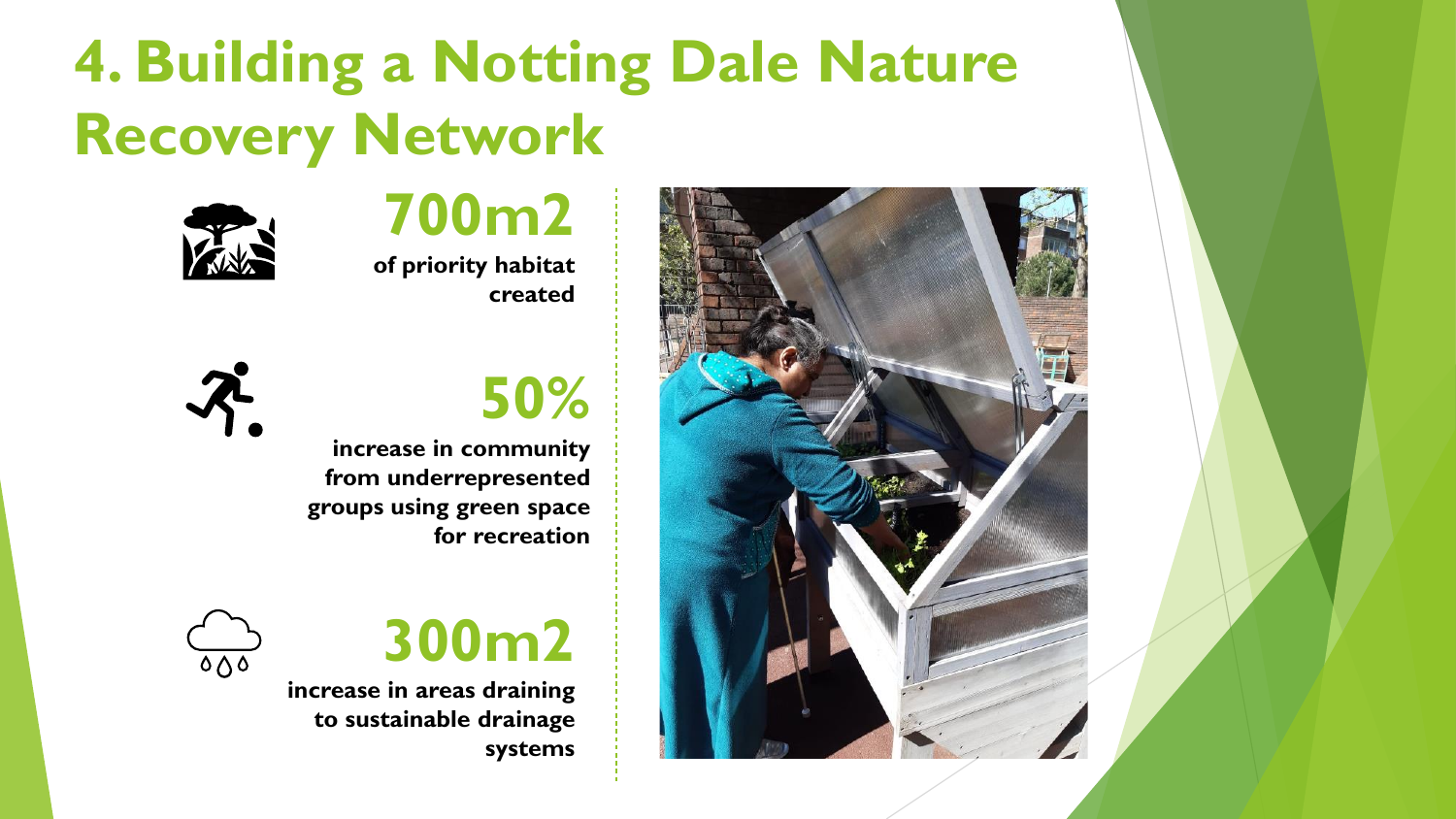# **5. Delivering new green jobs and skills in a circular economy**







#### **800**

**130**

**residents accessing sharing and repairing initiatives**



**green skills qualifications attained**